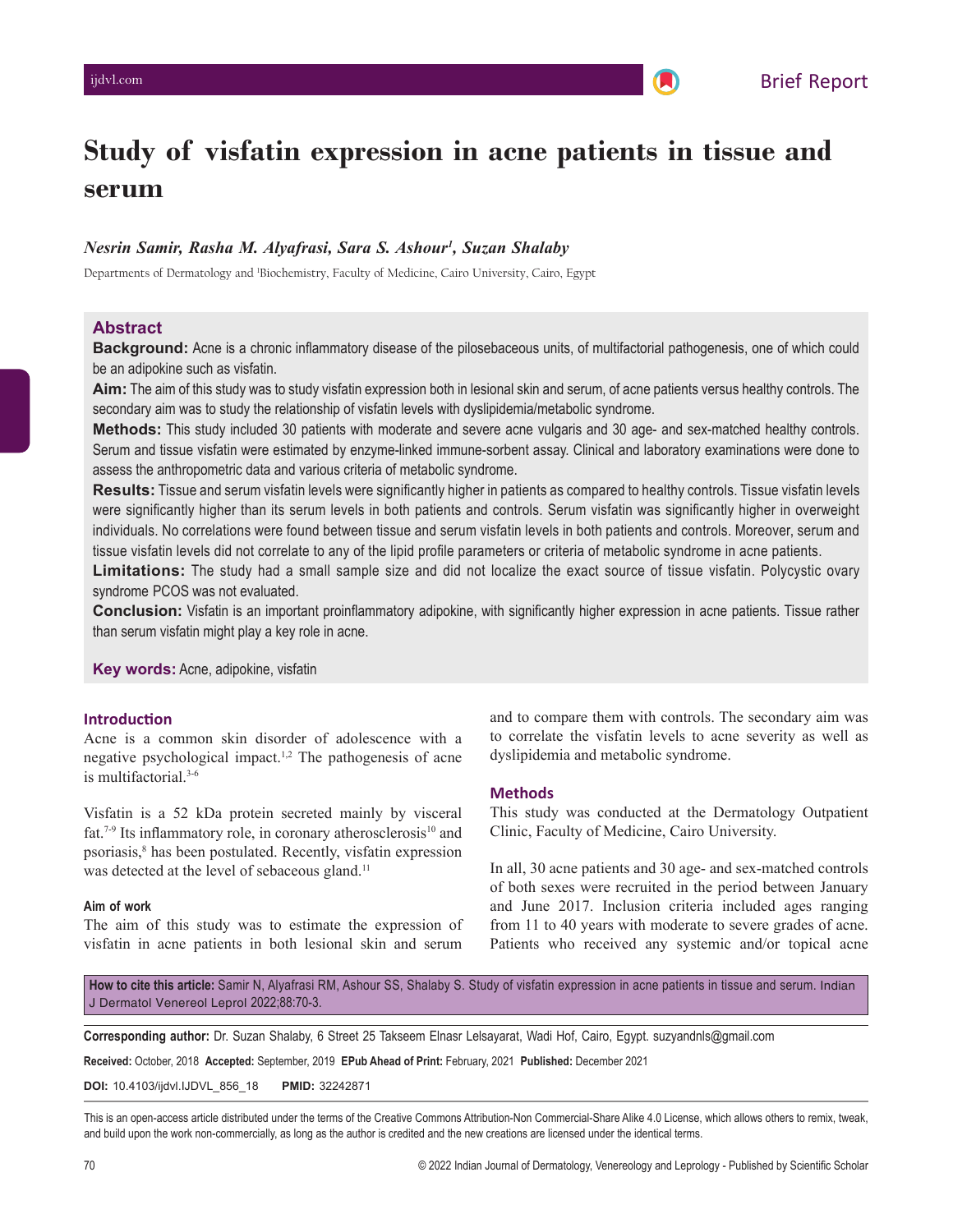treatment in the past 3 months were excluded. In addition, smokers, patients on lipid-lowering agents, and pregnant and lactating females were excluded.

Participants signed informed consents before enrollment, and the study was approved by the research ethical committee of the Faculty of Medicine, Cairo University.

#### **History and examination**

All patients were subjected to thorough history taking and general examination including measuring body weight, height, waist circumference, blood pressure, and body mass index.12 Acne was graded according to the Global Evaluation Acne (GEA) scale developed by Dréno *et al*. 2011.13

Estimation of fasting plasma glucose level and lipid profile (total cholesterol, triglycerides, low‑density lipoproteins, and high-density lipoproteins) was done.

## **Estimation of visfatin level**

Tissue visfatin – Two‑mm punch skin biopsies were taken from active acne lesions on the face of patients and normal facial skin in controls.

Serum visfatin – Five ml of peripheral venous blood was collected from each patient and control in plain test tubes, was left to clot, and then was centrifuged at 2500 rpm for 10 min.

Visfatin/NAMPT kit was based on the sandwich enzyme-linked immune-sorbent assay technology.

#### **Statistical methods**

Data were coded and entered using the statistical package SPSS version 24. Comparisons between groups were done using unpaired *t*-test in normally distributed quantitative variables and nonparametric Mann–Whitney test for non-normally distributed quantitative variables.<sup>14</sup> For comparing categorical data, Chi-square test was performed. Exact test was used when the expected frequency is less than 5.15 Correlations were done using Spearman's correlation coefficient.16 *P* values less than or equal 0.05 were considered statistically significant.

## **Results**

This study included 30 patients with acne vulgaris and 30 sex‑ and age‑matched healthy controls. Patients were 20 females (66.7%) and 10 males (33.3%). Ages ranged from 16 to 33 years with a mean of  $19.53 \pm 4.21$  years. The controls included 22 females (73.3%) and 8 males (26.7%). Ages ranged from 16 to 25 years with a mean of  $19.83 \pm 2.25$  (years). The duration of acne ranged from 3 to 60 months with a mean of  $22.53 \pm 17.15$  months.

#### **Clinical and laboratory data**

Comparison between patients and controls showed the waist circumference to be the only significant variable  $(P = 0.014)$ . Data is summarized in Table 1.

#### **Visfatin levels**

Upon comparing patients and controls, both tissue and serum visfatin were significantly higher in the patient group ( $P \le 0.001$  and 0.011, respectively) [Table 1]. Tissue visfatin was significantly higher than serum visfatin in both patients and controls  $(P < 0.001)$  [Figure 1].

Upon comparing tissue and serum visfatin levels among patient and control groups with and without dyslipidemia, there was no statistically significant difference between them (*P* = 0.498, 0.423, 0.283, and 0.178, respectively). In addition, there was no significant difference with respect to metabolic

**Table 1: Comparisons between patients versus controls regarding different demographic, clinical, anthropometric data, and visfatin levels**

| Point of comparison | <b>Group</b>       |                |                |                    |                |                | P          |
|---------------------|--------------------|----------------|----------------|--------------------|----------------|----------------|------------|
|                     | <b>Patients</b>    |                |                | <b>Control</b>     |                |                |            |
|                     | <b>Mean±SD</b>     | <b>Minimum</b> | <b>Maximum</b> | <b>Mean±SD</b>     | <b>Minimum</b> | <b>Maximum</b> |            |
| Age (years)         | $19.53 \pm 4.21$   | 16.00          | 33.00          | $19.83 \pm 2.25$   | 16.00          | 25.00          | 0.732      |
| Duration (month)    | $22.53 \pm 17.15$  | 3.00           | 60.00          |                    |                |                |            |
| BMI                 | $25.34\pm 6.14$    | 18.26          | 42.67          | $23.42 \pm 2.70$   | 19.38          | 29.98          | 0.124      |
| <b>WC</b>           | $88.43 \pm 11.55$  | 70.00          | 115.00         | $81.97 \pm 7.63$   | 64.00          | 100.00         | $0.014*$   |
| <b>SBP</b>          | $115.50 \pm 12.83$ | 92.00          | 142.00         | $116.90\pm9.10$    | 90.00          | 128.00         | 0.628      |
| <b>DBP</b>          | 76.37±9.93         | 53.00          | 90.00          | $77.10 \pm 7.19$   | 60.00          | 88.00          | 0.744      |
| <b>FPG</b>          | $86.67\pm 6.66$    | 72.00          | 101.00         | 89.00±7.90         | 73.00          | 104.00         | 0.221      |
| Cholesterol         | $160.07 \pm 26.22$ | 106.00         | 201.00         | $160.50 \pm 33.12$ | 89.00          | 217.00         | 0.955      |
| TG                  | $95.43 \pm 37.42$  | 46.00          | 197.00         | $110.70 \pm 25.99$ | 56.00          | 167.00         | 0.072      |
| LDL                 | $100.14 \pm 22.18$ | 56.00          | 147.00         | $102.77 \pm 23.57$ | 63.00          | 162.00         | 0.658      |
| HDL                 | 43.97±9.43         | 31.00          | 70.00          | $42.87\pm 6.32$    | 33.00          | 56.00          | 0.598      |
| $T$ Vis $(ng/mL)$   | $4.83 \pm 1.05$    | 2.70           | 6.60           | $3.73 \pm 0.88$    | 1.40           | 5.00           | $< 0.001*$ |
| $S$ Vis $(ng/mL)$   | $3.67 \pm 1.45$    | 0.90           | 6.20           | $2.77 \pm 1.02$    | 1.10           | 5.40           | $0.011*$   |

SD: Standard deviation, BMI: Body mass index, WC: Waist circumference, SBP: Systolic blood pressure, DBP: Diastolic blood pressure, FPG: Fasting plasma glucose, TG: Triglyceride, LDL: Low‑density lipoprotein, HDL: High‑density lipoprotein, T Vis: Tissue visfatin, S Vis: Serum visfatin. \**P*≤0.05 is statistically significant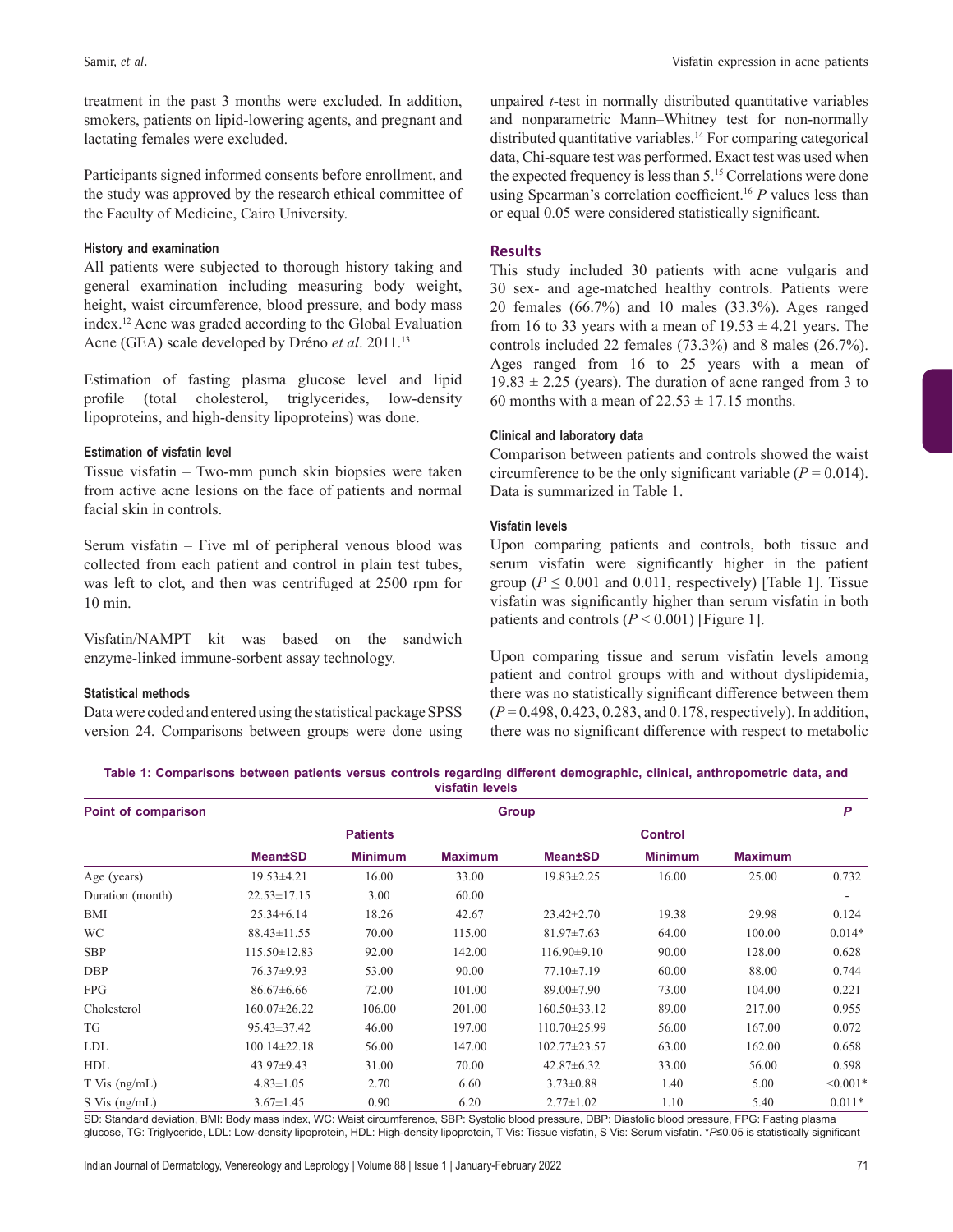syndrome  $(P = 0.220$  and 0.328, respectively). However, serum visfatin levels were significantly higher in obese/ overweight group ( $P = 0.05$ ). Comparing tissue and serum visfatin in patients with moderate versus severe acne scores showed no statistically significant difference  $(P = 0.268$  and 0.800, respectively) in the two groups [Table 2].

Correlations of visfatin levels in both serum and tissue with patients' demographic, anthropometric, and clinical and laboratory data showed no statistically significant values. In addition, there was no correlation between tissue and serum visfatin in both patient  $(P = 0.255)$   $(r = 0.214)$  and control groups  $(P = 0.134)$   $(r = 0.280)$ .

## **Discussion**

This study showed significantly higher tissue and serum visfatin levels in acne patients compared with controls. In agreement with our findings, Kovács *et al*. detected visfatin expression in acne skin.11 We were unable to find previous reports comparing visfatin levels in tissue and serum of acne patients versus healthy controls.

Visfatin could be involved in acne pathogenesis at multiple checkpoints. First, visfatin binds insulin receptors creating insulin resistance<sup>17</sup> which stimulates duct hyperkeratinization, as in patients with Polycystic ovary syndrome (PCOS).<sup>18-20</sup> Second, visfatin stimulates proinflammatory cytokines tumor necrosis factor-alpha (TNF- $\alpha$ )<sup>21-22</sup> and interleukin-16 (IL-6).<sup>10</sup> Third, visfatin expression is increased in response to TLR‑2 and TLR-4 activators connecting it to innate theory of acne.<sup>11</sup>

This study did not show a significant difference in visfatin levels (tissue and serum) between patients and controls with metabolic syndrome or dyslipidemia, a finding similar to the results of many previous studies.<sup>23-26</sup> but contradictory to the previous findings of Zhong *et al*. and Chang *et al*. 27,28 However, serum visfatin was significantly higher in overweight candidates.

Our study did not show significant correlation between anthropometric data and visfatin levels (both tissue and serum), similar to the results reported by Hosseinzadeh-Attar *et al*. 26 In our study, the waist circumference in patients was significantly higher than controls, in agreement with Del Prete *et al*. 18

Comparison between visfatin levels in different acne severities showed no statistically significant difference, whereas in other diseases such as psoriasis, visfatin levels have been found to positively correlate with disease severity.<sup>8</sup>

This study showed higher tissue visfatin in acne patients, which validates a proposal by Kovács *et al*. 11 that visfatin expression in acne patients is due to secretion by sebocytes.

The limitation of this study was the small sample size and the need for localization of the exact cellular expression of tissue visfatin. In addition, PCOS was not evaluated in female patients.

# **Conclusion**

Tissue visfatin is an important proinflammatory adipokine with significantly higher expression in acne patients.

## **Compliance with ethical standards**

- All procedures performed in this study were in accordance with the ethical standards of the institutional and/or National Research Committee and with the 1964 Declaration of Helsinki and its later amendments or comparable ethical standards
- Informed consent was obtained from all individual participants included in the study.

## **Declaration of patient consent**

The authors certify that they have obtained all appropriate patient consent forms. In the form the patients have given their consent for their images and other clinical information to be reported in the journal. The patients understand that their names



**Figure 1:** Comparison of visfatin levels among study groups

| Table 2: Comparison of tissue and serum visfatin in patients with moderate versus severe acne scores |               |                 |                 |  |  |  |  |  |
|------------------------------------------------------------------------------------------------------|---------------|-----------------|-----------------|--|--|--|--|--|
| Acne score definition according to GEA scale (Dreno et al., 2011)                                    | <b>Value</b>  | T Vis (ng/mL)   | S Vis (ng/mL)   |  |  |  |  |  |
| Severe: 19 (63.3%) Entire face is involved, covered with many papules and pustules, open or closed   | $Mean \pm SD$ | $4.65 \pm 1.13$ | $3.63 \pm 1.50$ |  |  |  |  |  |
| comedones, and rare nodules.                                                                         | Minimum       | 2.70            | 1.00            |  |  |  |  |  |
|                                                                                                      |               | 6.50            | 6.20            |  |  |  |  |  |
| Moderate: 11 (36.7%) More than half of the face is involved. Many papules and pustules, many open or | $Mean \pm SD$ | $5.15 \pm 0.85$ | $3.74 \pm 1.44$ |  |  |  |  |  |
| closed comedones. One nodule may be present.                                                         | Minimum       | 3.45            | 0.90            |  |  |  |  |  |
|                                                                                                      | Maximum       | 6.60            | 5.70            |  |  |  |  |  |
|                                                                                                      |               | 0.268           | 0.800           |  |  |  |  |  |

T Vis: Tissue visfatin, S Vis: Serum visfatin, SD: Standard deviation, GEA: Global Evaluation Acne. \**P*≤0.05 is statistically significant